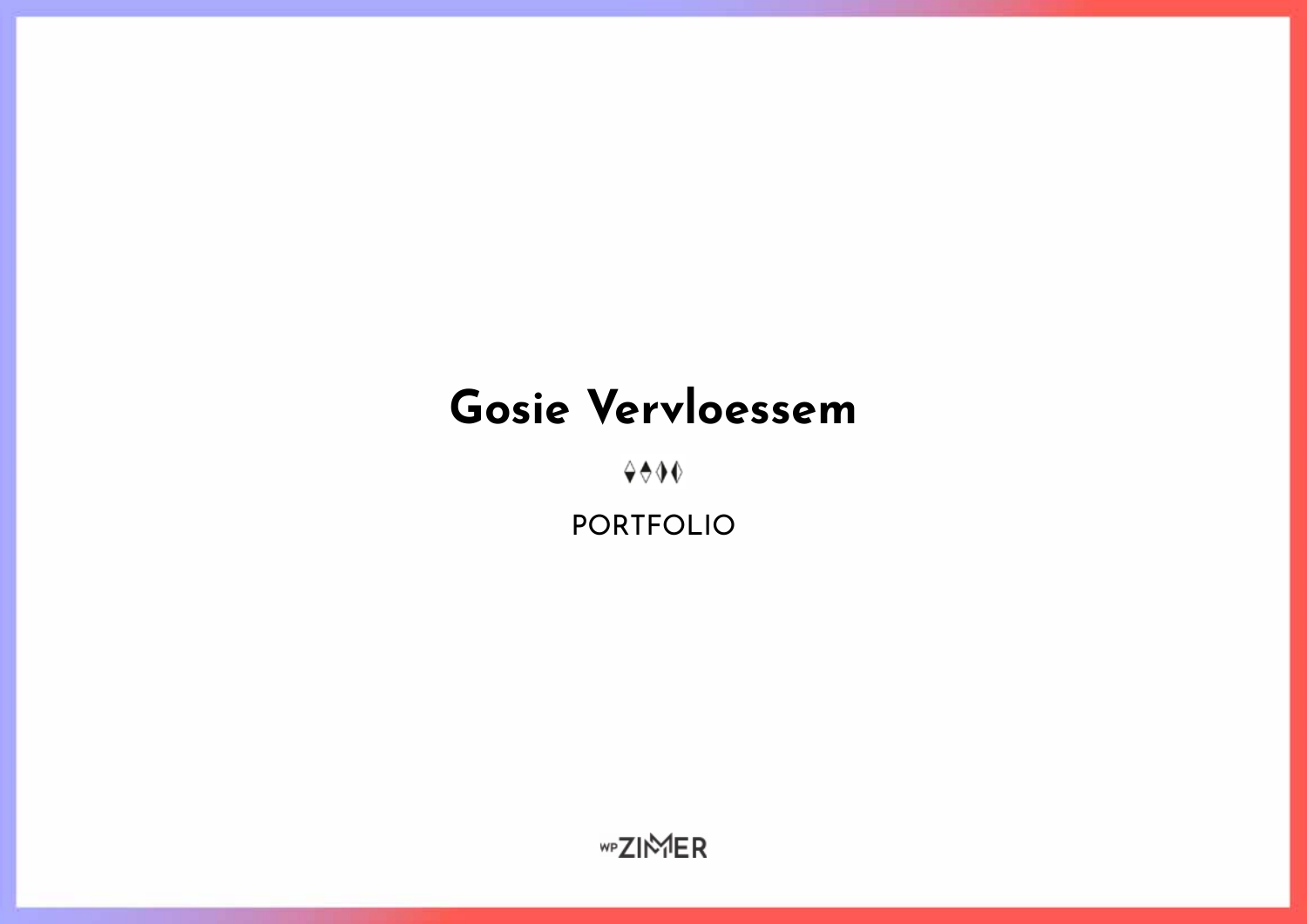**Bio**  ▶▷

> **Gosie Vervloessem's** artistic research focuses on the position of the researcher in times of multiple crises. Her work faces the challenges that arise within this role, and looks for new ways of producing knowledge. Her practice is an ongoing quest on finding tools to relate to a world that is messy and chaotic. Therefore she juggles with and re-interprets the practices of cooking, digesting, co-digesting, immersion or osmosis, as tools to literally embody that relation.

> > **Immersion or osmosis in comparison with digestion covers more holes than the mouth and anus and therefore it seems a richer concept.**

In scrutinising this relationship she focuses mainly on the concept of nature and tries to unravel the ideas that underpin this concept. In doing that, she identifies herself as a Sick Detective, a character that involves the vegetal kingdom as a possible ally in her research. Her work is highly inspired by plant biology, comic books, horror movies. It is mainly presented as lectureperformance, in the form of workshops or publications.

Gosie Vervloessem lives and works in Brussels. She studied Pedagogical Sciences at KULeuven and was later awarded a master's degree in Audiovisual Arts by the LUCA School of Arts Brussels. Since 2013 she has been following the Advanced Performance and Scenography Studies course at a.pass.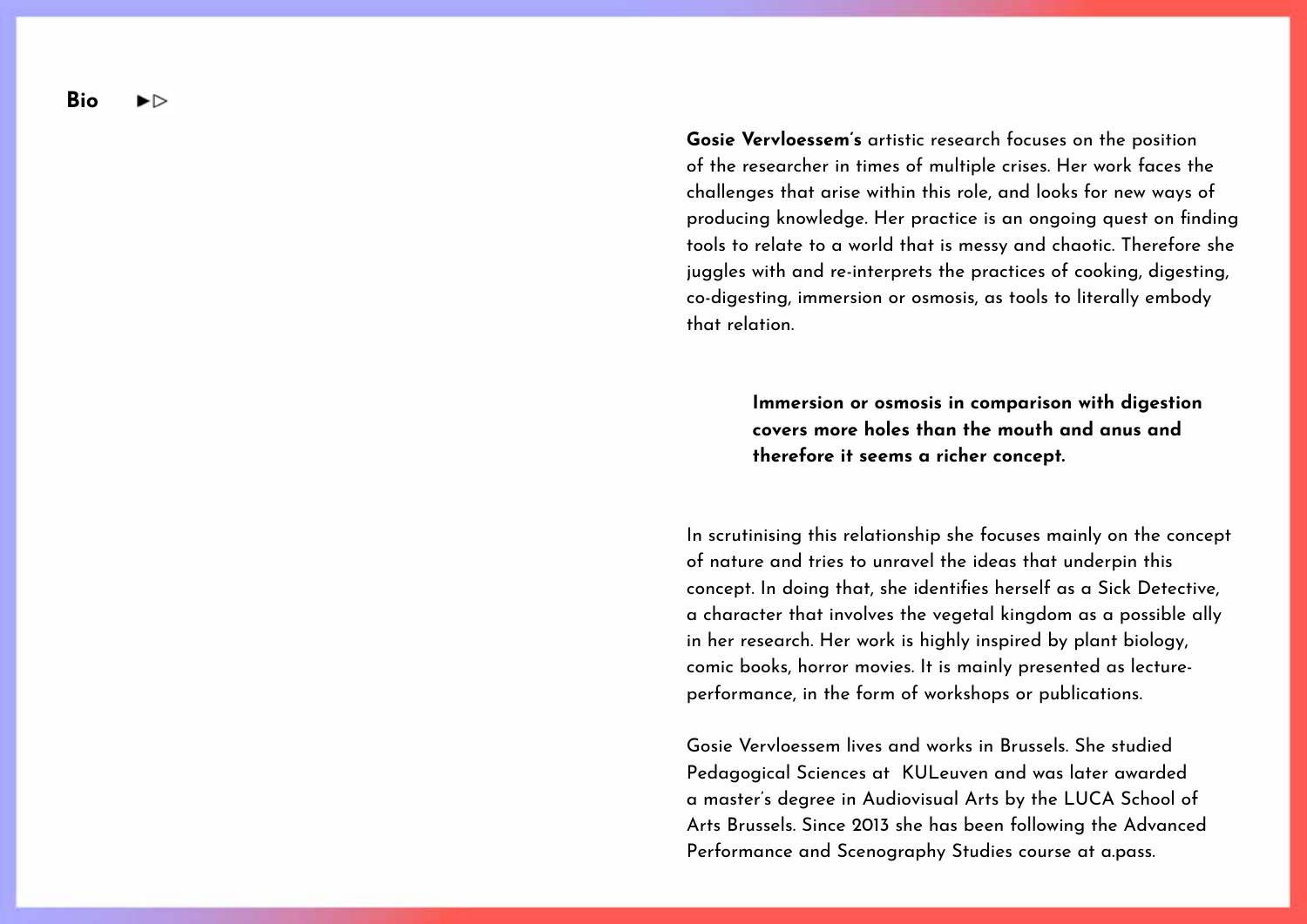## **Recipes for Disaster: The Magazine & Tupperware Party (2015-ongoing)** is an online

magazine and a workshop that cooks up some crucial questions about classification and control: How do we cope with chaos in our daily lives? How to argue for a messy and less sterile life in times of Corona? I use the **Recipes for Disaster Magazine**, a collection of my cooking recipes, as a catalyst for hosting Tupperware Parties – women getting together around the kitchen table to attend demonstrations of shiny plastic boxes. While tasting, cooking and partying together, the idea that everything can be nicely stored and hygienically put away gets step by step disrupted. **Recipes for Disaster** is presented as a workshop in people's kitchens, as a workshop for children, as a market stand, as an open lab and an online open source magazine. **www.recipesfordisaster.be**





#### ▶▷

**Title:** Recipes for Disaster **Time:** Workshop — 120' // Market stand — as long as the duration of the market // Open lab — ongoing **Format:** A workshop in people's kitchens, a workshop for children, a market stand, an open lab, an online open source magazine

Support: Flemish Authorities // Production: WpZimmer // Collaborators: Naomi Kerkhove and Wendy Van Weynsberghe for the marketstand and kids workshop version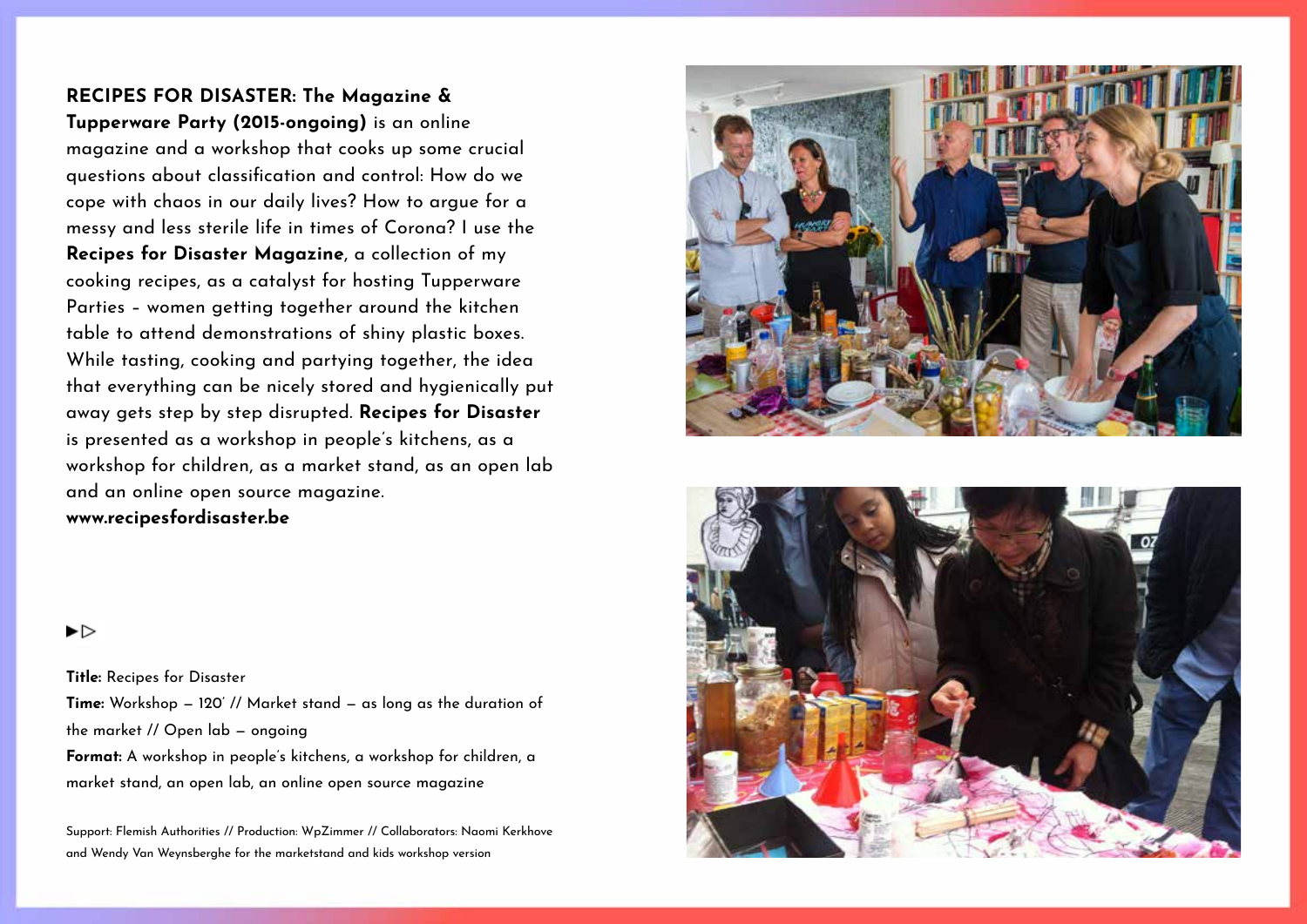**Greetings from Nagasaki (2016)** is a lectureperformance about the Japanese Knotweed, an invasive species well known in Europe. The story of this plant is the starting point for a cooking session and at the same time a moment to reflect on the theme of migration in a quasi-scientific, poetic and absurd way.



**Title:** Greetings from Nagasaki **Time:** 45' **Format:** Lecture-performance

Support: Flemish Authorities // Production: workspacebrussels and WpZimmer



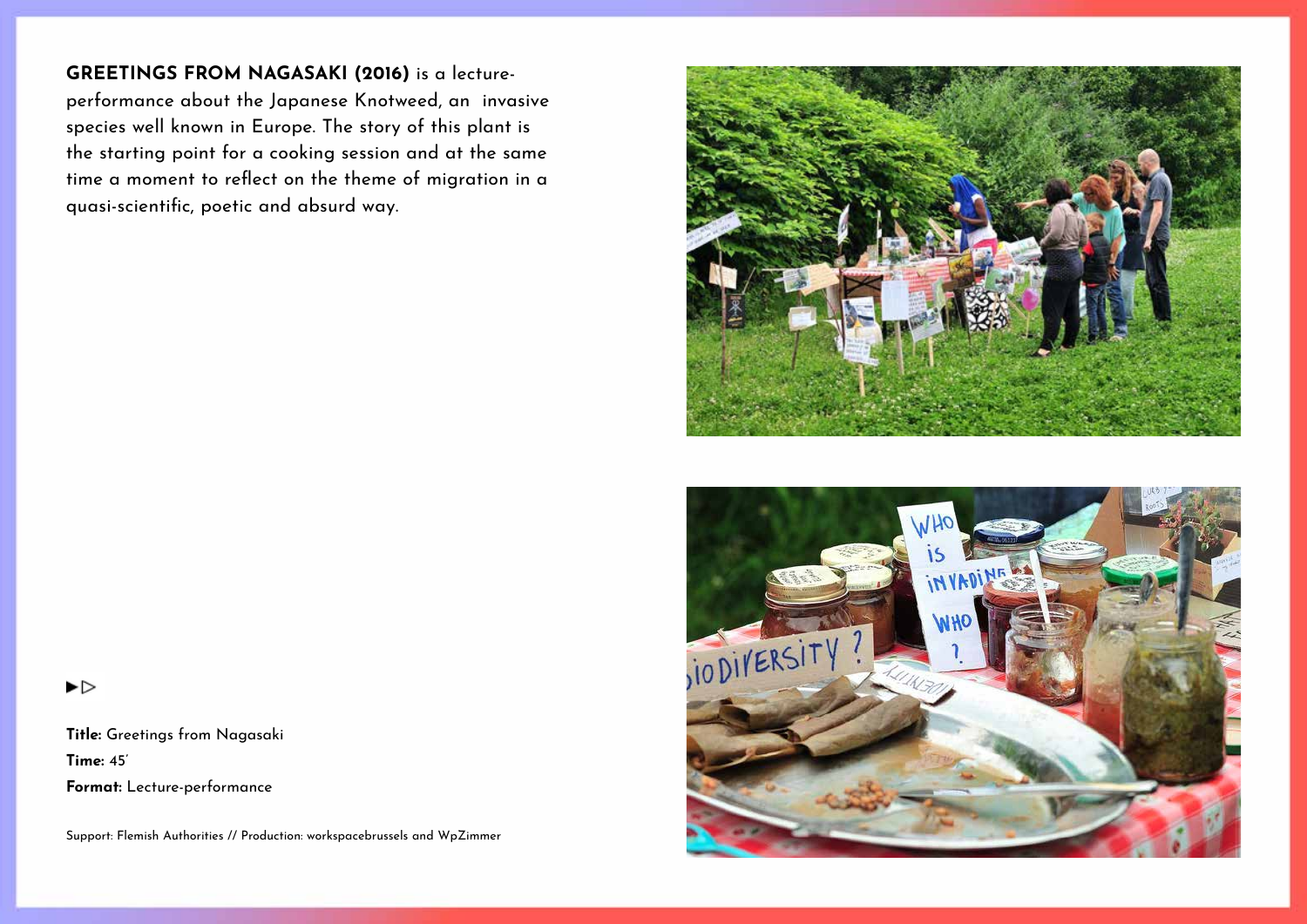**Who is eating whom? (2017)** is a publication in the form of place-mats for restaurants. The publication revolves around the concept of swamp ecology, invasion and floods. It focuses on the Manila clam, a so-called invasive species in the Venice Lagoon and from there, holds a critique on the problematic framing of other so-called floods: the migration crisis and the Venice Art Biennial.

**Who is eating whom?** was part of the project **Dark Matter Games** (S.a.L.e Docks and workspacebrussels) and was spread in restaurants in Venice during the Biennial in 2017.





▶▷

**Title:** Who is eating whom?

**Format:** Publication, placemat

Support: Flemish Authorities // Production: workspacebrussels and WpZimmer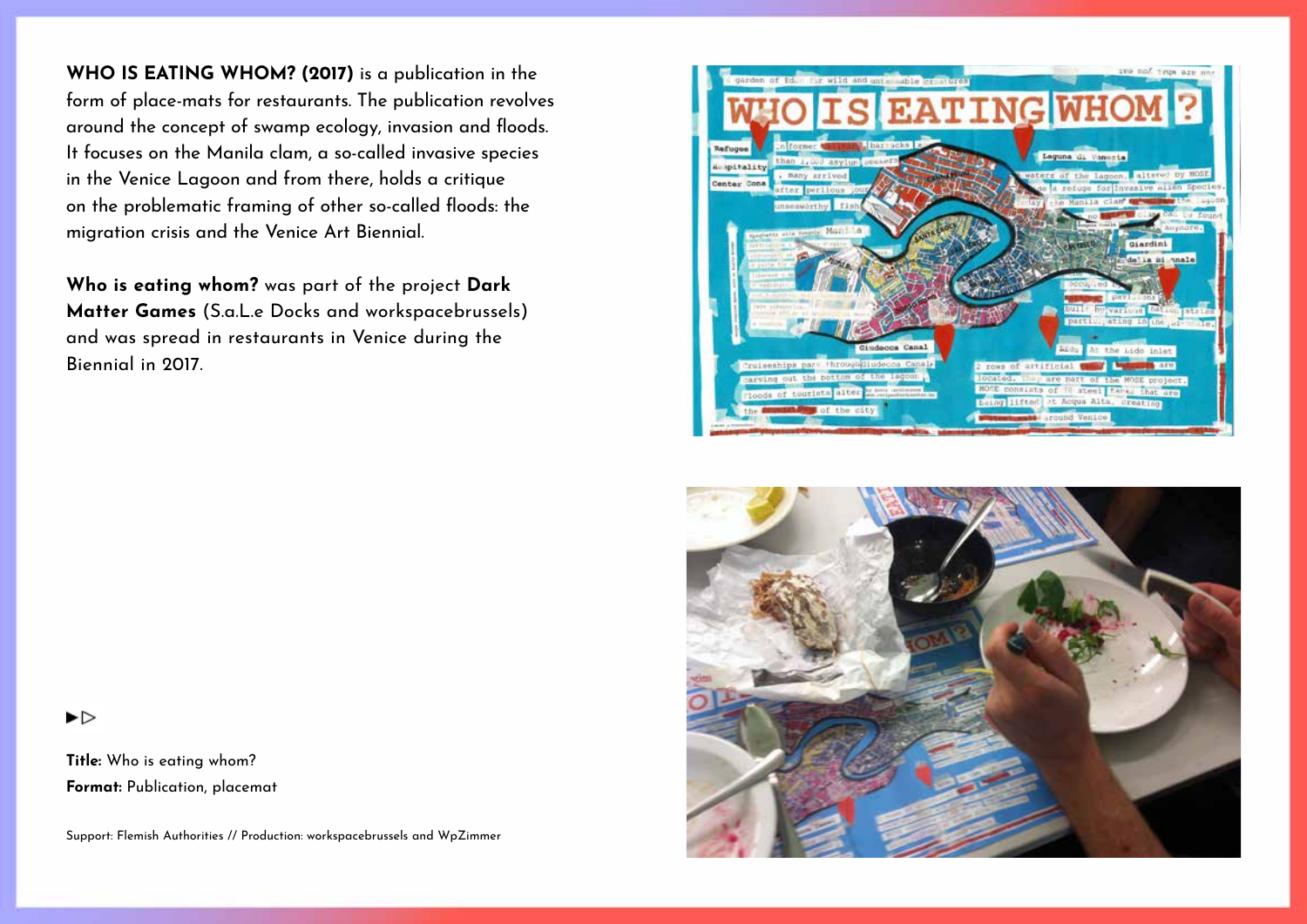**Deep Space Navigation (2018-ongoing)** is a one-onone workshop and a poster that focuses on co-digestion as a way for cruising complexity. It invites people to participate in a process of shared digestion as a tool to better understand the complexity of the world in which we currently live. We start with our own neighborhood: "How to digest your neighborhood with wiring your digestive system to that of your neighbor?". By interlacing digestive practices, the workshop attempts to re-imagining Planet Earth. The poster contains a transcription of a collective brainstorm session about co-digestion with a biologist, and a recipe for making co-digestion real.

▶⊳

**Title:** Deep Space Navigation **Format:** Workshop, one on one

Support: Flemish Authorities // Production: workspacebrussels and WpZimmer

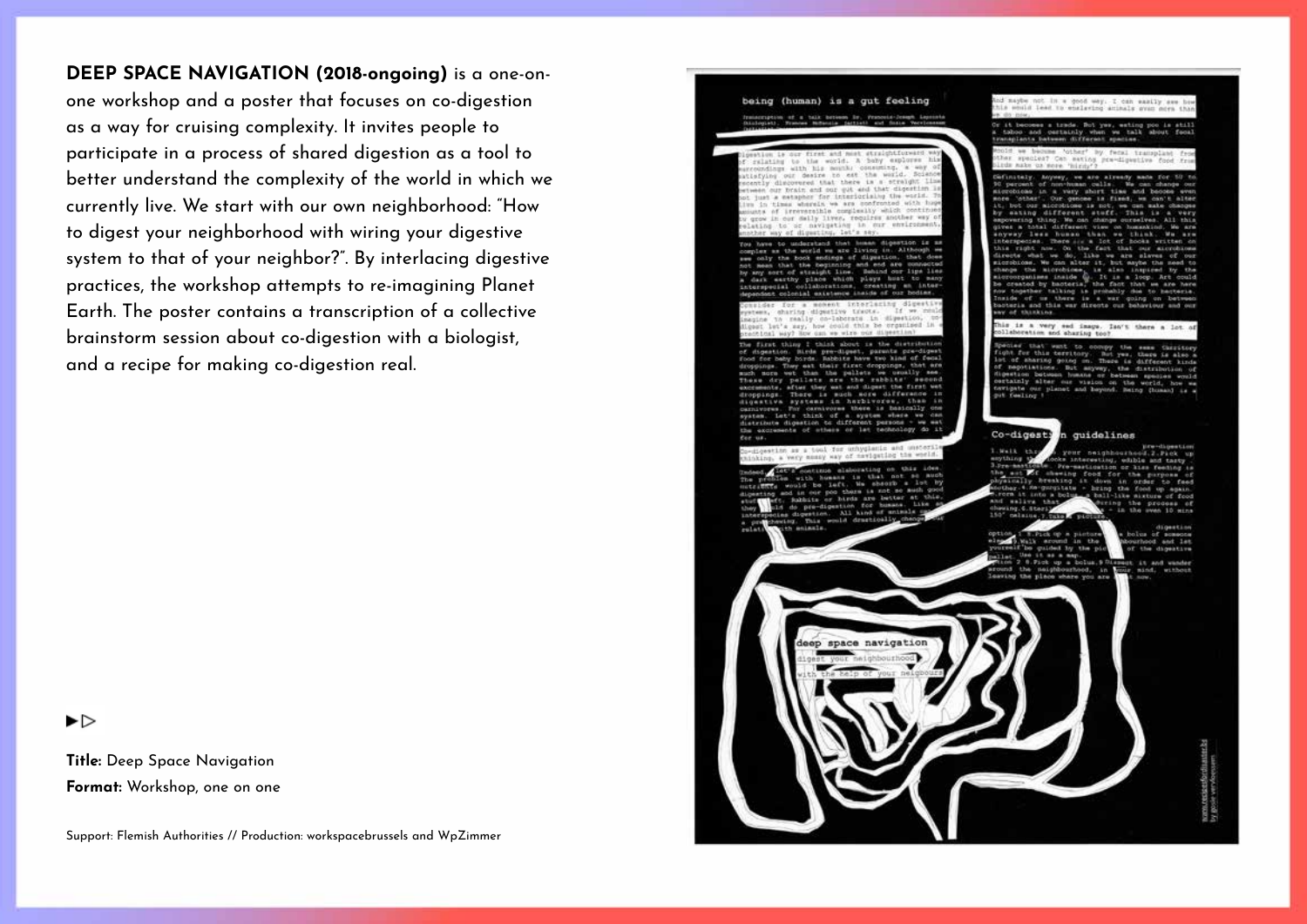**HushHush of the Bush (2018-ongoing)** is a video installation based on a series of texts about my research on invasive species. In the video installation, I tell stories about my fascination about my favorite invasive species, the Japanese knotweed. During my search for stories, I met interesting people: Jo from Knotweed Control in Swansea lead me around the capital of Japanese knotweed Swansea; I worked with Sasha, the head of eradication business in Chur; I got lost with Gusti, a forest ranger in Iceland; I encountered homeless people living in a knotweedbush in Brussels; had long conversations with Denis from the Botanical Garden in Meise. These encounters constantly changed my vision of this tenacious exote – moreover, my vision of invasive species in general. What can be labeled as nature and what not? The fierce reactions that the Japanese knotweed unleashes, raise at the same time questions about categorization, mobility, migration, colonialism, horror and the secret power of plants.

 $\blacktriangleright$ 

**Title:** HushHush of the Bush **Format:** Installation

Support: Flemish Authorities // Production: WpZimmer



**In a snowstorm that dilutes my senses, I hear the satirical laugh of the Joker bouncing from one wall to the other. Adam shrinks of fear and quickly throws the apple in a nearby bush. Time stands still, things stop moving. Everything starts to fade and gets entwined in my mind, winded densely together into one big inextricable knot. The Garden of Eden, shrinks, gets lifted by the storm and gets thrown BETWEEN MY FEET. NO CONSERVATIONIST TRICK COULD ever untangle this slippery jumble.**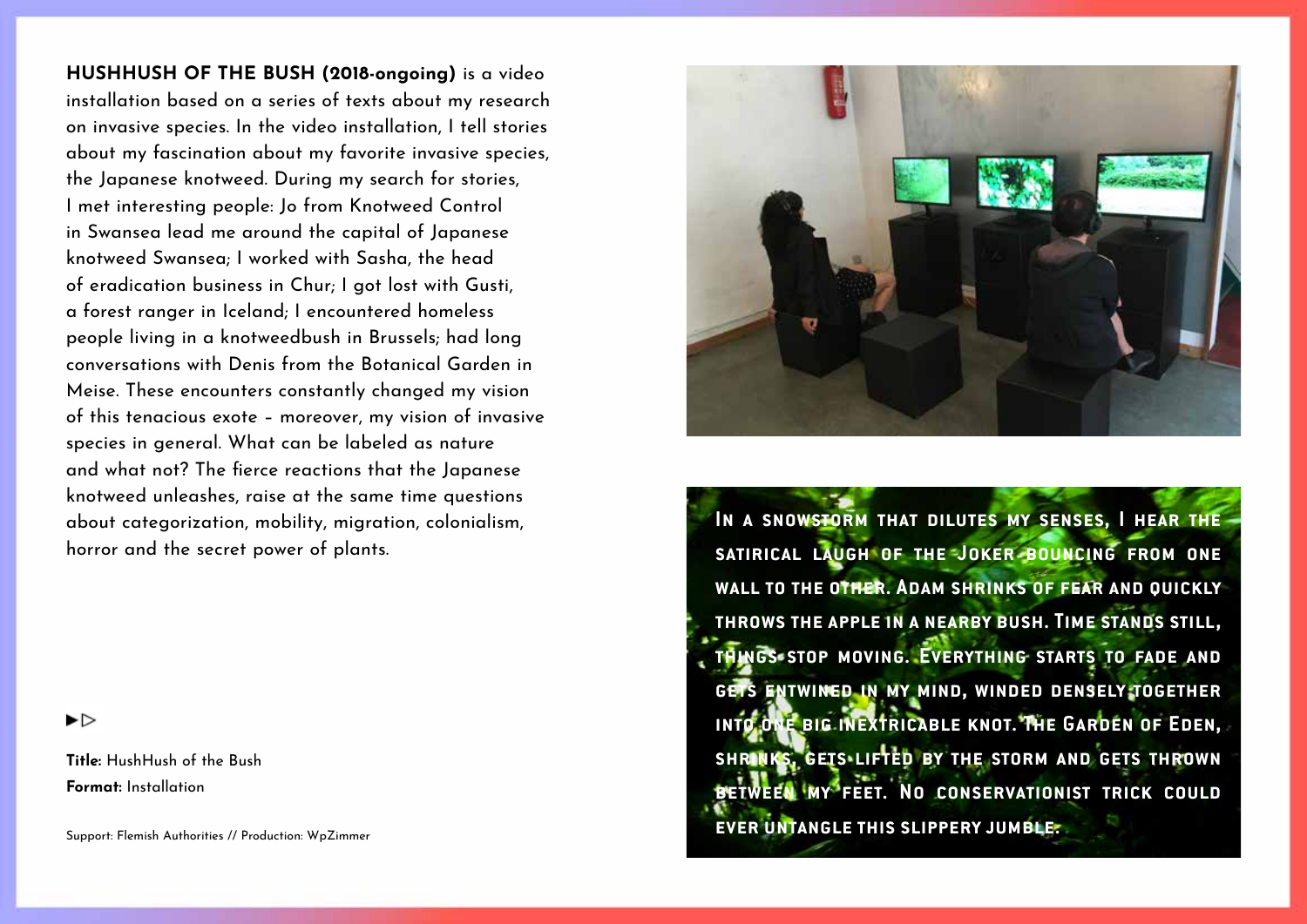**The Horror Garden (2018-ongoing)** is an investigative performance and/or installation about the relationship between humans and plants. It questions a number of important issues: Can the relationship between people and plants transcend the unlimited mutual exploitation? What can we learn about ourselves if we consider plants as the significant order and what kind of horror can this lead to? What happens when plants break out of the background of our living rooms? When searching for answers to these questions, I call on a number of horror movies in which plants frighten us. Sometimes they attack us head-on, but often the horror lies in ominously waving branches and rustling bushes. Colonization runs like a red thread through the story: colonization of territory by humans and plants, colonization of organisms, bodies and spirits.

The work spans three different locations where the humanvegetal relation comes to a climax, where the relation between humans and plants takes a stark form: the nature reserve, the plantation and the botanical garden. Places with a direct link to a colonial past. Places in which the relationship between people and plants seems tightly aligned. At least it seems.

#### $\blacktriangleright$

**Title:** The Horror Garden **Time:** 45' — Chapter 1 / 90' — Three chapters **Format:** Lecture-performance, installation, publication

Support: Flemish Authorities // Production: CCStrombeek, De School Van Gaasbeek, WpZimmer //Collaborators: Einat Tuchman (dramaturgy)



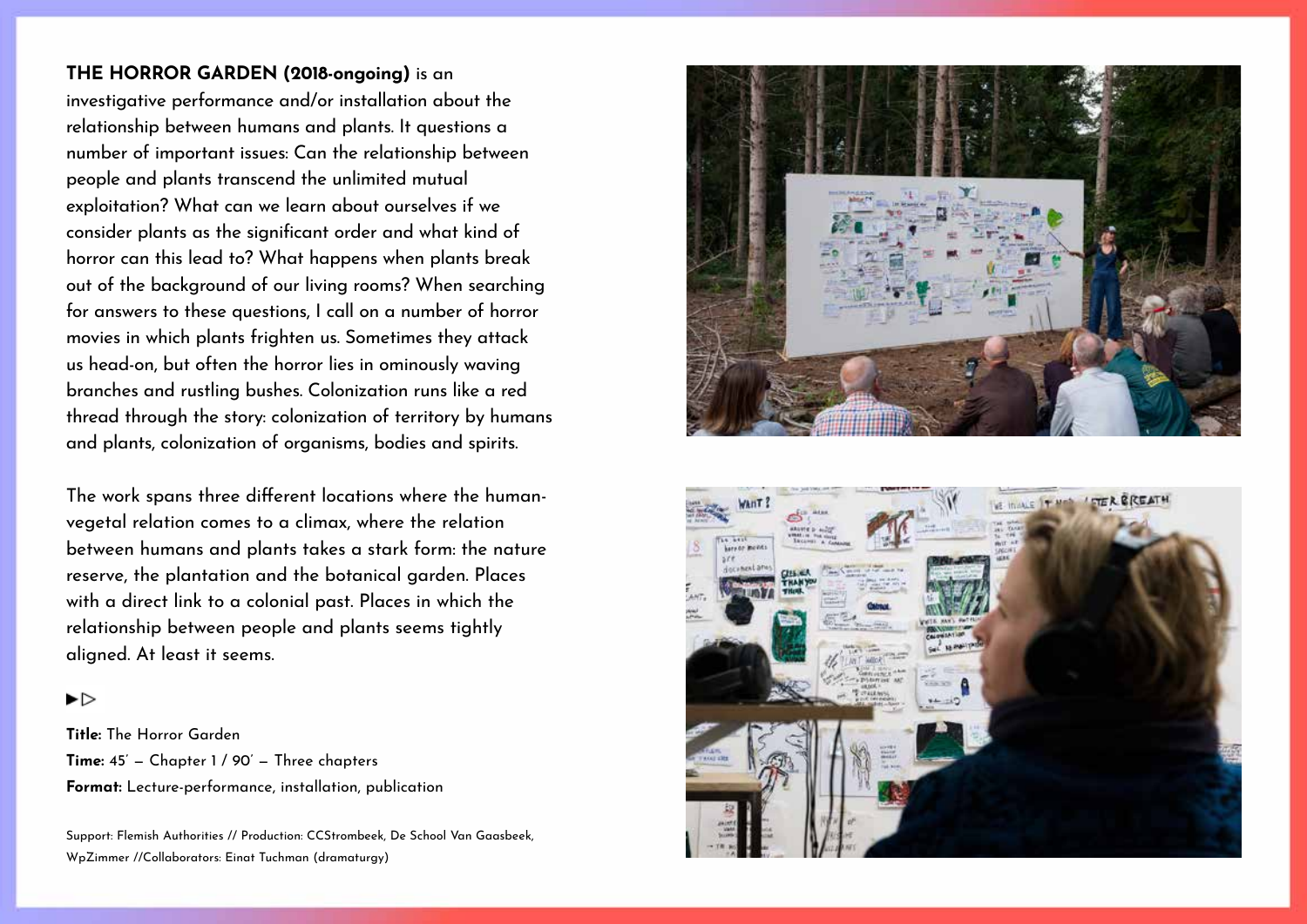**They could not care less — Landscape (with the fall of Icaros) (2019)** is a collage and a booklet. It is the result of an investigation about the relation between humankind and plants, inspired by Bruegel's painting **Landscape, with the fall of Icarus**. The painting represents Icarus fall into the sea, set against the background of an idyllic landscape. Brueghel's painting depicts the fragility of humankind and the risk that lies in dealing with uncontrolled forces. **They could not care less** reflects on questions inspired by Bruegel's painting, such as: Is this landscape with its vibrant sun, its waves and its vigorous plants only a silent witness to Icarus' sinking? Is nature only a backdrop to human existence or is there more at play? The booklet that is presented next to the collage, contains several quotes and images that, departing from Bruegel's **Landscape with the fall of Icarus**, help to shed a light on our relation to plants, their boundless growth, their seemingly rampant blind force and the recognition of the limitations and precariousness of the human condition. The collection of different quotes and images are inspired by some defining elements on Bruegel's painting: sea, island, tendrils, crops, grass, sun, wind and trees. After the fall of man, plants will re-claim their territory. And whether we are falling or not, they could not care less.

▶▷

**Title:** They could not care less anymore — Landscape (with the fall of Icaros)

**Time:** Collage, booklet

Support: Flemish Authorities // Production: CCStrombeek



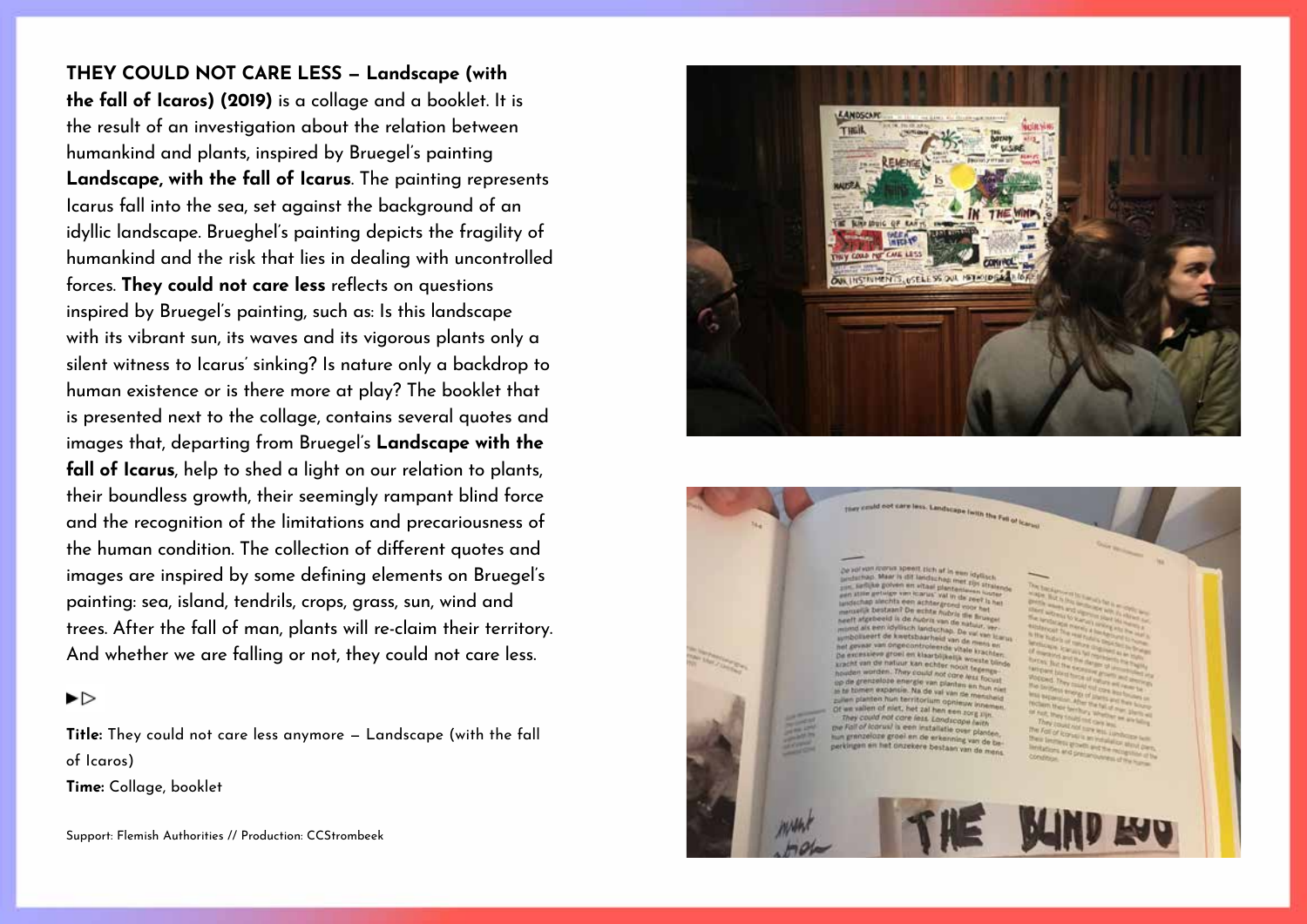# **The stomach, the cave and the oven, storytelling from the gut (2019)** is a bread

baking workshop focused on storytelling, fortunetelling, magic and how linking and re-thinking these elements might help us to digest and transform the world. People are invited to reflect on new ways of storytelling and to create narratives as spells or divinations that could shape the future of the world we are living in. During the workshop we conjure monsters that lay dormant under the ground, under our skin and in the oven, to assist us during the bread-baking process. In the end we share bread, and by doing so ingest the spells we made during the workshop.





#### ▶▷

**Title:** The stomach, the cave and the oven, storytelling from the gut **Time:** 4h

**Format:** Workshop

Support: Flemish Authorities, Matera Cultural Capital of Europe (2019) // Production: WpZimmer // Collaborators: Chiara Organtini (dramaturgy)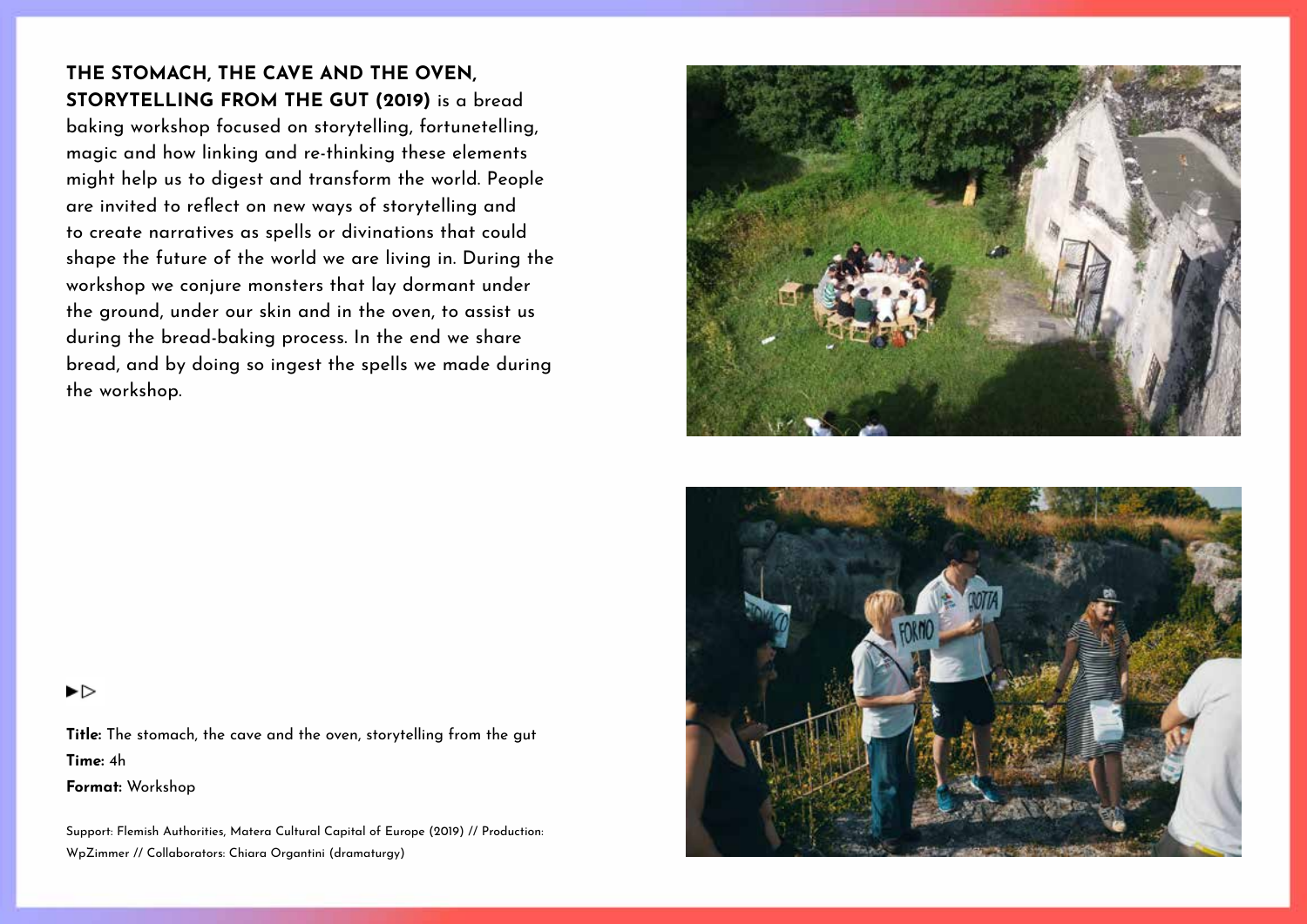**THE SICK DETECTIVE (2020)** is a zine that introduces the character of the **Sick Detective**, an alter ego that I use to carry out my artistic research. The main trait of the **Sick Detective** is her ongoing struggle with notions as immersion, osmosis, co-penetration, infection, etc. By embodying this character I reflect on the position of the artistic researcher in times of crises and the problems that are induced by it. The character of the **Sick Detective** is based on plant-human hybrids depicted in popular culture. It draws inspiration from philosophical works from Stacy Alaimo, Nicole Seymour, Jeffrey T. Nealon, Heather Houser, etc. The zine is used during talks, workshops and lectures.



**Title:** The Sick Detective **Format:** Publication



Support: Flemish Authorities // Production: WpZimmer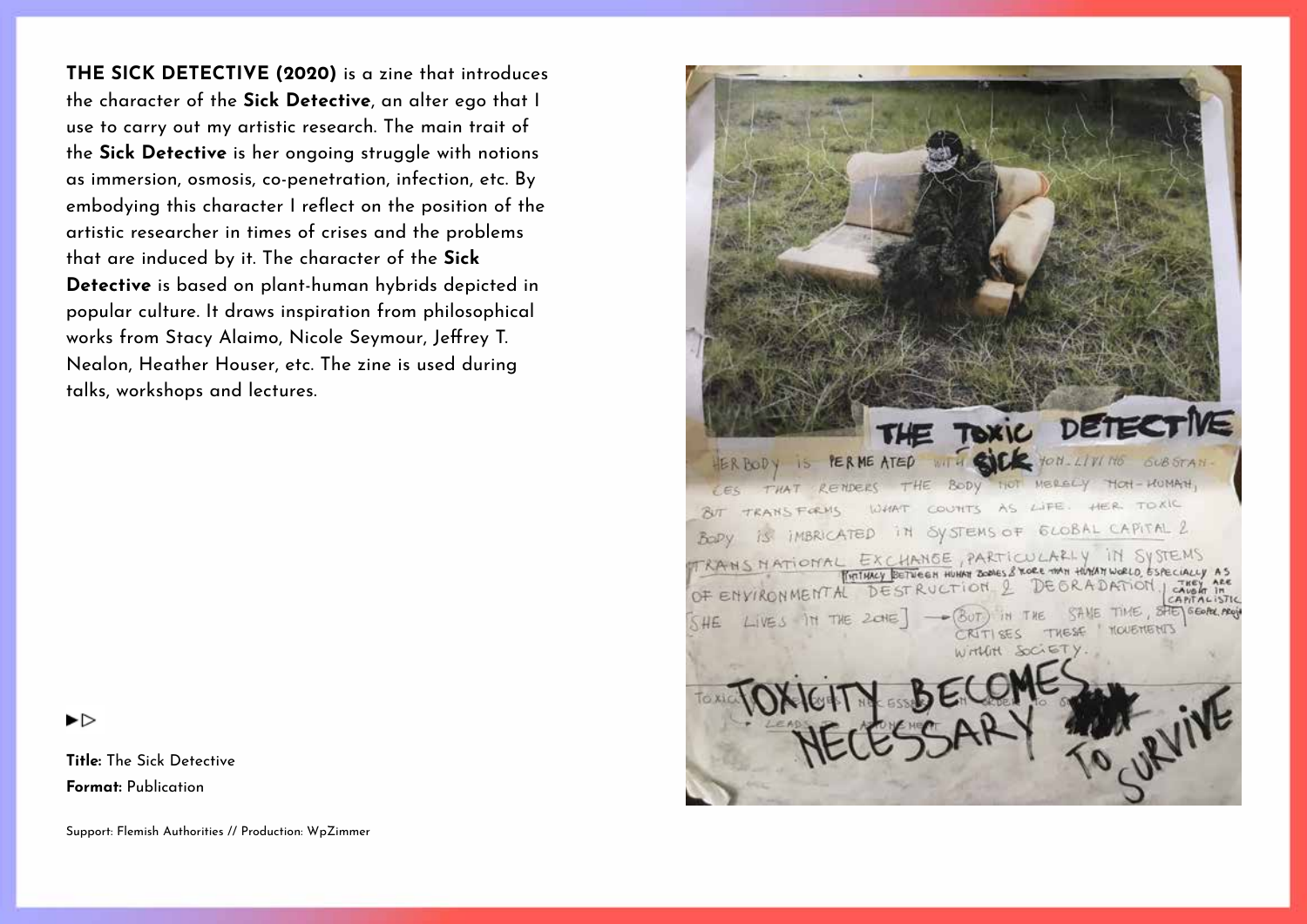# **We need monsters to think monsters**

**(2018-ongoing)** is a series of documentary photographs and drawings made by the **Sick Detective**, while becoming one with the **Swamp Thing** (a comic book character by Alan Moore). By close observation and study of the **Swamp Thing**, the **Sick Detective** explores her being.





#### $\blacktriangleright$

**Title:** We need monsters to think monsters **Time:** ongoing **Format:** Photographs, drawings

Support: Flemish Authorities // Production: WpZimmer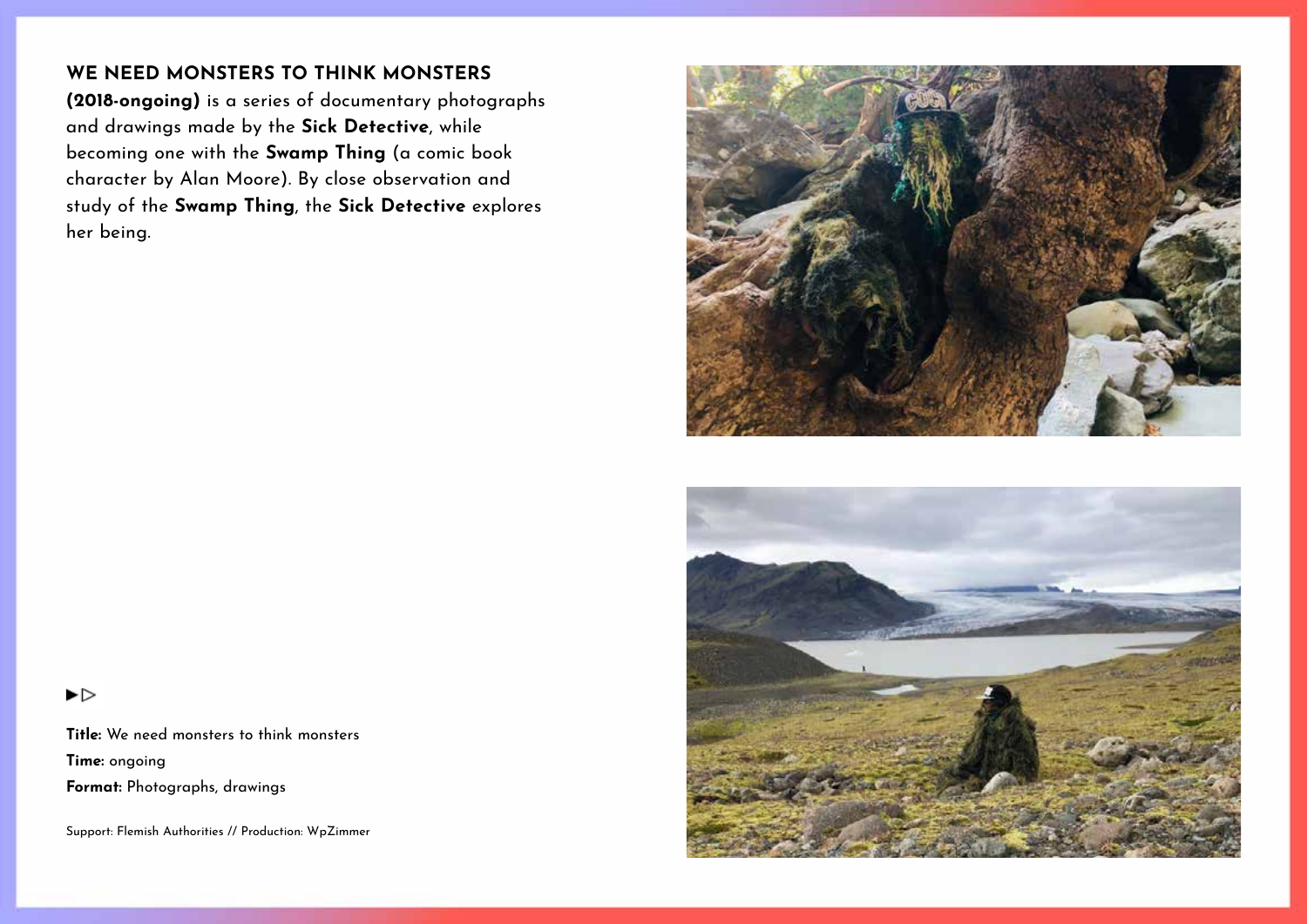**Alas the Heart is Not a Plant (2020)** is an online publication of excerpts of my diary written between May 2019 and September 2020. It revolves around the **Sick Detective**. **Alas the Heart is Not a Plant** focuses on my struggle performing this vegetal character during Corona-lockdown. The text was first presented as a lecture-performance at PAPBerlin. **www.grandreunion.net/alas-the-heart-is-not-a-plant**

 $\blacktriangleright$ 

**Title:** Alas the Heart is Not a Plant **Format:** Online publication

Support: Flemish Authorities // Production: WpZimmer

If a damaged he art were<br>photosynthetic, it would 'nt need to rely on blood to resupply oxygen and<br>sug ar to its tissues. All it would need was the sun. alas the heart is  $not a$  plant alter ego that I perform while doing artistic research. What ener ego mes i perrots from the diary of my struggle shaping

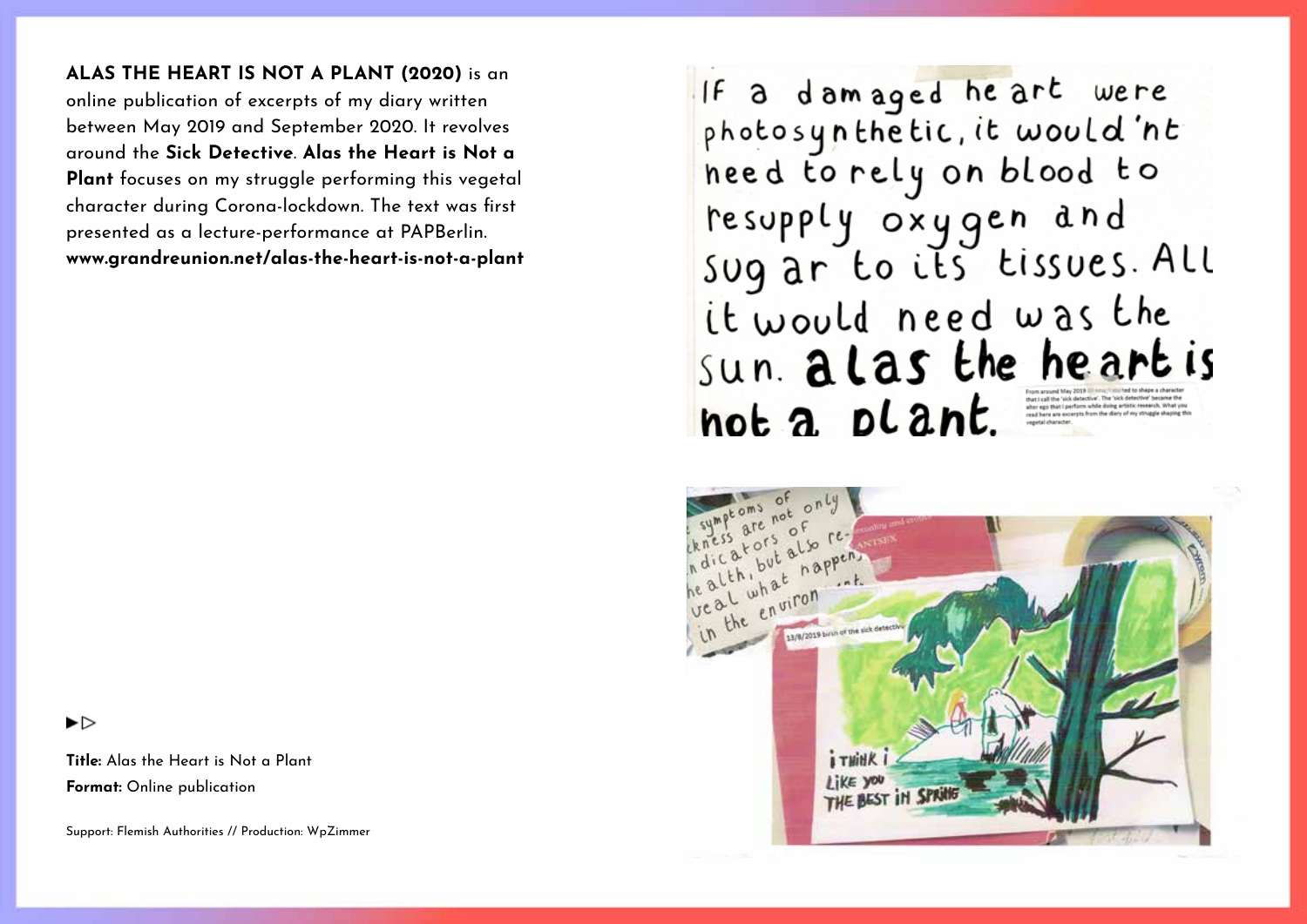**Forensic Plant Lab (2020-ongoing)** is an ongoing project operated by the **Sick Detective** that takes different forms (lecture-performance, workshops, open studio) and is set up as a detective agency that is specialised in investigating the relationship between Homo Sapiens and the vegetal kingdom and in a broader sense humankind's' relation to nature. It investigates destructive actions against plants and focuses on how these actions entangle us in dense relationships with our environment. Every **FPL**-investigation challenges the subjectivity of the investigators and the ways we live together.

**Forensic Plant Lab** is a part of the **Detective Agency of Monsters**, a collaborative project with **Kinstitute** (by Maria Lucia Cruz Correia).

In may 2020 **Forensic Plant Lab** and **Kinstitute** started working on their first case 'De Liereman'. On the night of the 23th of May, (an) unidentified subject(s) girdled 117 oak trees in Landschap De Liereman in Oud-Turnhout (Belgium). The police defined it as a crime against public goods. The investigation goes on until the perpetrator is caught. Status of the investigation: CLASSIFIED.

#### ▶▷

**Title:** Forensic Plant Lab **Time:** ongoing **Format:** Lecture-performance, workshop, open studio

Support: Flemish Authorities // Production: WpZimmer // Collaborators : Gosie Vervloessem, Maria-Lucia Cruz-Correia



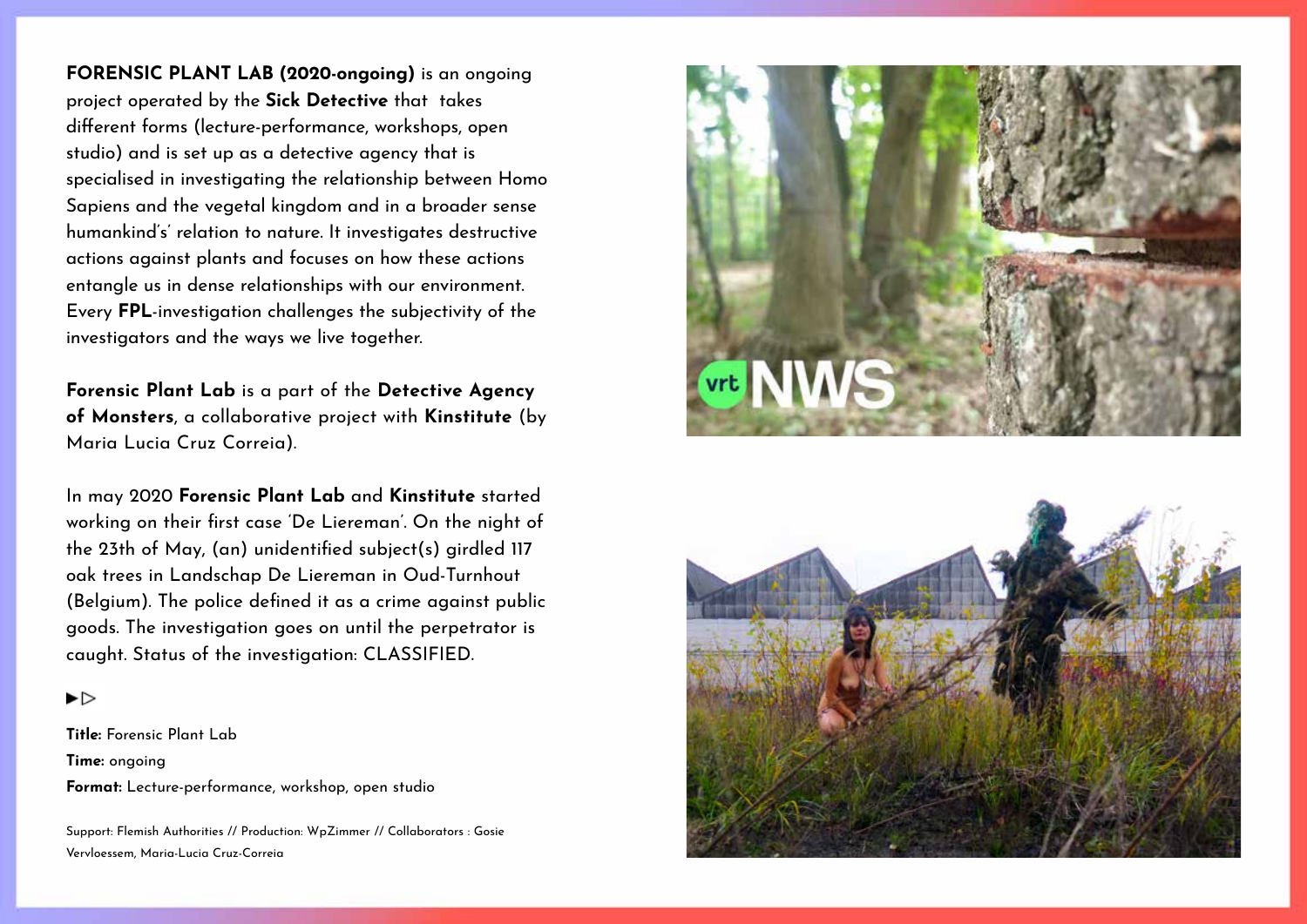### **If a damaged heart were photosynthetic**

**(2020-ongoing)** is an ongoing in-situ project that starts from a squatted ticket booth in The Botanical Garden in Brussels, from where I commit a slow and silent coup on the site. My strategy for doing this is two-fold. I haunt the garden = identifying and unveiling the ghosts that linger on the gardens' grounds, ghosts of various exploitations through different times. And secondly, by pushing plant science in a radical and speculative direction. This attempt follows the tradition of Radical Botany, a literary and cinematic tradition of looking into the possibilities of unleashing the speculative energies of plants to envision new worlds and new futures, by conjuring them as allies. Plants have long been identified with the feminine body and have been as regularly exploited and subjected to biopolitical control. But bodies of women and plants also hold a magic that might counter the ghosts of capitalism. For making this coup really successful I need the help of women and plants. I invite women into the botanical garden and have one on one talks, starting from our personal lives, from our stories, from our connection to plants, from books and films. The haunting is done by walking, looking, wondering and talking. Gossip can also be a magic tool to identify ghostly presences.



**Title:** If a damaged heart were photosynthetic **Time:** ongoing **Format:** Guided walks, audio-guide, publication

Support: Flemish Authorities // Production: WpZimmer



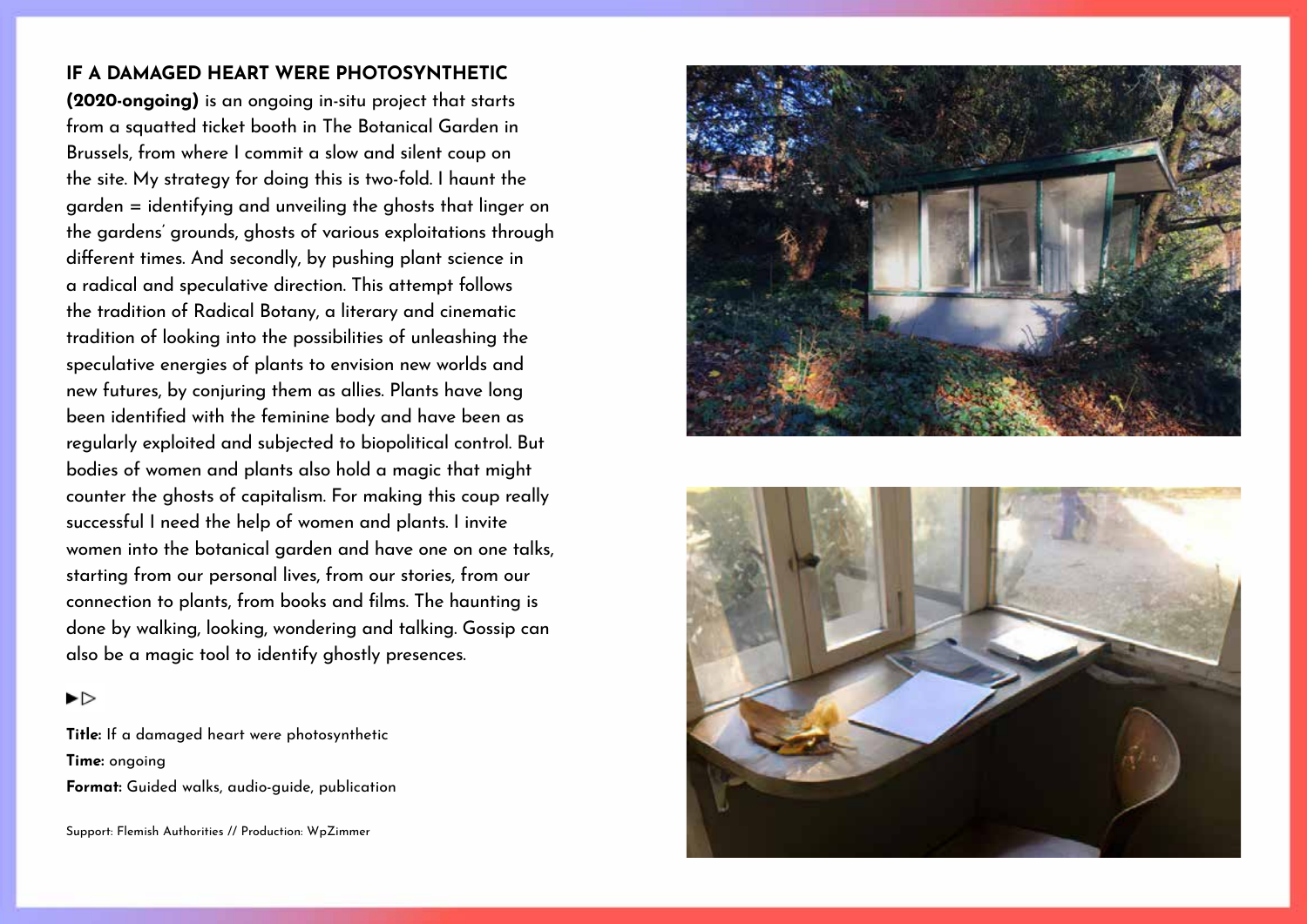#### **CV: Gosie Vervloessem**   $\blacktriangleright$

#### **Education**

1992-1997: Master in Social Pedagogy, KUL Leuven, BE

1997-2002: Master in Audiovisual Arts, Sint Lukas Brussels, BE

2013-2014: Postmaster A.pass – Advanced performance and scenography studies, Brussels, BE

#### **Residencies (R), workshops (W), work-sessions (WS), courses (C)**

#### 2020

- Stadslab Vooruit, Gent, BE (R)
- "Horror and Antropocene", wpZimmer, Antwerp, BE (co-organiser) (R)
- workspacebrussels, Brussels, BE (R)
- "Ghosts", wpZimmer, Antwerp, BE (R)
- Inquauration of the collective work-group 'Within Others',

workspacebrussels, Brussels, BE (WS)

#### 2019

- workspacebrussels, Brussels, BE (R)
- Hevergardi/Hofn, IS (R)
- Sprinter Residency, Timelab, Gent, BE (R)
- The Horror Garden, A.pass, Brussels, BE (W)

#### 2018

- Re-invent the Party, Arc, Rômainmotier, CH (co-organiser) (R)
- The Spring Thing, Arc, Rômainmotier, CH (co-organiser) (R)
- Writers-society Hevergardi, IS (R)
- Vision and Digestion, A.pass, Brussels, BE (W)
- This book is Yours, recipes for artistic collaboration, Arc, Rômainmotier, CH (co-editor)
- De School Van Gaasbeek, Gaasbeek, BE (R)

#### 2017

- "NOW-network", Indisciplinarte, Terni, IT and Fabbrica Europa, Florence, IT (WS)
- workspacebrussels, in collaboration with Frances Adair McKenzie, Brussels, BE (R)
- "Maria gaat naar school" in collaboration with Maria Jerez, Buda, Kortrijk, BE (R, WS)
- "The Table and the Territory" Summer Lab, Imagine 2020, organised by COAL, Paris, FR

#### 2016

- Lokal, Reykjavik and Akureyri, IS (R)
- MoM and El Vivero, Barcelona, SP (R)
- Arc, Rômainmotier, CH (R)
- NOW-artists, Fabbrica Europa Festival, Florence, IT (R)
- NOW-network, Reykjavik, IS and Cagliari, IT (WS)
- "Reinvent the Residency 3", Arc, Rômainmotier, CH (R)
- "Herbarium Participative", Arc, Rômainmotier, CH (coordinator) (R)
- "Culture of Permanence", Arc, Rômainmotier, CH (coordinator) (R)
- Cursus Natuurgids, Natuurpunt Flanders

#### 2015

- "Reinvent the Residency 2", Arc, Rômainmotier, CH (R)
- NOW network, wpZimmer, Antwerp, BE and Indisciplinarte, Terni, IT (WS) 2014
	- "Reinvent the Residency 1", Arc, Rômainmotier, CH (R)
- De Pianofabriek, Brussels, BE (R)
- 2013
	- Les Bains:Connective, Brussels, BE (R)

2012

- ACOSS, Yerevan, AM (R)
- Recyclart, Brussels, BE (R)
- Springcamp/Timelab, Gent, BE (R)
- Free Studies Geology, UGent, BE (C)
- Introduction to Solid State Chemistry, MIT, US (C)

#### **Presentations**

#### 2020

- The Horror Garden, Out of Sight, Antwerp, BE
- The Sick Detective, PAP, Berlin, DE; KULeuven, Leuven, BE; Vooruit, Gent, BE
- Alas the heart is not a plant Grand Reunion (online publication)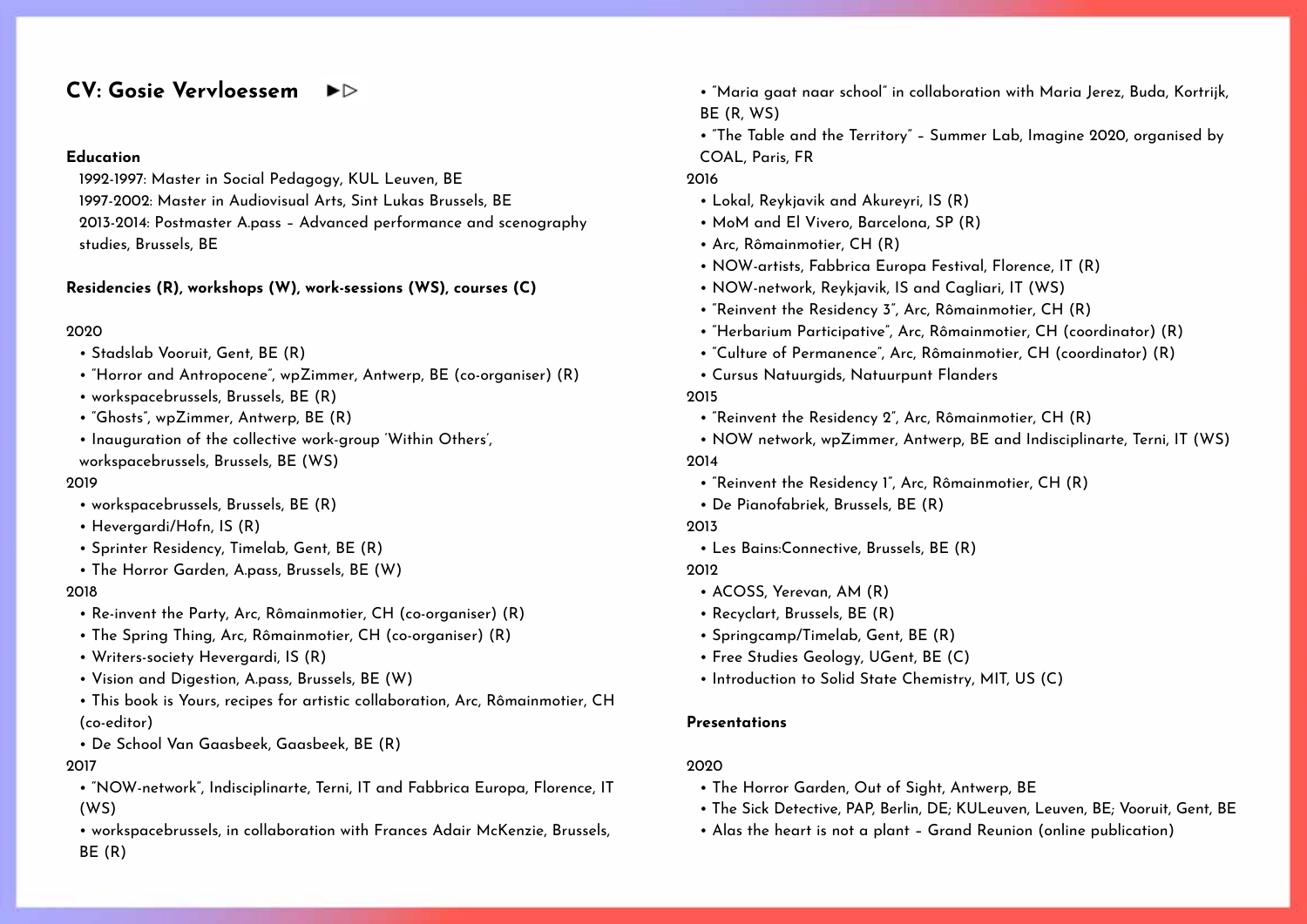#### 2019

- The Nature of (workshop, performance), Hvergardi and Hofn, IS
- The Cave, the stomach and the oven, storytelling from the gut, Matera, IT
- The Horror Garden, ERG (Brussels), De Pianofabriek (Brussels) Breughel Feast of Fools, Kasteel Van Gaasbeek; Working Title Festival, Brussels; De Lustwarande, Tilburg, BE
- Recipes for Disaster, workspacebrussels, Beursschouwburg, Atelier 210, Brussels, BE

#### 2018

• The Horror Garden, CC Strombeek, De School Van Gaasbeek, De Grote Post, Oostende, BE

- Il cielo en una stanza, Progetto Corale, Preci, IT
- The Hush Hush of the Bush Open House wpZimmer, Antwerp, BE
- Recipes for Disaster, Club Solo, Breda, NL
- Sprouting (installation), Buda, Kortrijk, BE
- Mini micro macro (workshop/presentation) realised within CC Ten Weyngaert, presented in schools in Brussels, BE
- Deep Space Navigation (workshop/presentation) University Plymouth, UK; Luca School of Arts, Brussels, BE
- The Taste of Hveragerdi Hveragerdi Bonus, IS 2017
- A Matter of Animated Mountain, Working Title Situation, Brussels, BE; Phenomena Festival, Montreal, CA
- Half A House (collaborative project), Fabbrica Europa, Florence, IT

• Recipes for Disaster, Working Title Situation, Beursschouwburg, Brussels, BE; De Vriend Van Bavink, Amsterdam, NL; Open House wpZimmer, Antwerp, BE; Fabbrica Europa, Florence, IT; Arc, Romainmotier, CH; Ramsalt, Bergen, NO

#### 2016

• Recipes for Disaster, FMDO, Brussels, BE; Adarps, Brussels, BE; Everybody's Spectacular, Reykjavik, IS; Ah! Performance Festival, Akureyri, IS; Bildnis, Oostende, BE; Vrijstaat O, Oostende, BE; BlackBox, Farnham, UK

• Greetings from Nagasaki, Bioterrorist Recipe II (installation, open studio, lecture-performance), workspacebrussels, Brussels, BE; Arc, Rômainmotier, CH

• Milky Way (performance/workshop), CC De Linde, Haren, BE; CC Ten Weyngaert, Vorst, BE

• Domestic Science Club (workshop), CC Elzenhof, Elsene, BE 2015

• Milky Way, CC Nekkersdal, Laken; CC Elzenhof, Elsene; CC De Rinck, Anderlecht; CC De Kroon, Sint Agatha-Berchem, BE

• A PostPasteurian World, Mad Scientist Festival, Bern, CH; Leherzimmer, Bern, CH; Blackout Festival, Aufstellungsraum Klingenthal, Basel, CH; Arc, Rômainmotier, CH; MUHKA, Antwerp, BE

• Big Fat Failed Beginnings, Villanella, Antwerp, BE; Vrijstaat O, Oostende, BE

• Recipes for Disaster, Recyclart, Brussels; A.Pass, Brussels; workspacebrussels, Brussels; Beursschouwburg, Brussels, BE

#### 2014

• Big Fat Failed Beginnings, Storm op Komst, Turnhout, BE

• Recipes for Disaster, Midzomer, Leuven, BE; Hulpgevangenis, Leuven, BE; Cult 2016, Antwerp, BE; LesBains::Connective, Vorst, BE

2013

• Big Fat Failed Beginnings, Festival International Belluard Bollwerk, Fribourg, CH

• Neomaïzena (in collaboration with Einat Tuchman), Beursschouwburg, Brussels, BE

#### 2012

• Domestic Science Shop, Recyclart, Brussels, BE

• Recipes for Disaster, Pianofabriek, Brussels, BE; Point Blank – Mikser Festival, Belgrade, RS

• The Motherland, Recyclart, Brussels, BE

2011

• The Digging Project (in collaboration with Kosi Hidama), Festival Belluard Bollwerk, Fribourg, CH2010

• Safe and Simple Electrical Experiments, Brakke Grond, Amsterdam, NL; Buda, Kortrijk, BE; Les Bains: Connective, Brussels, BE; De Pianofabriek, Brussels, BE; Open House, wpZimmer, Antwerp, BE

• Gravity (in collaboration with David Elchardus), Medialab Prado, Madrid, SP; Recyclart, Brussels, BE

2009

• Maïzena (in collaboration with Einat Tuchman), Dock 11, Berlin, DE; Dommelhof, Neerpelt, BE, De Brakke Grond, Amsterdam, NL; Gynaika, Antwerp, BE